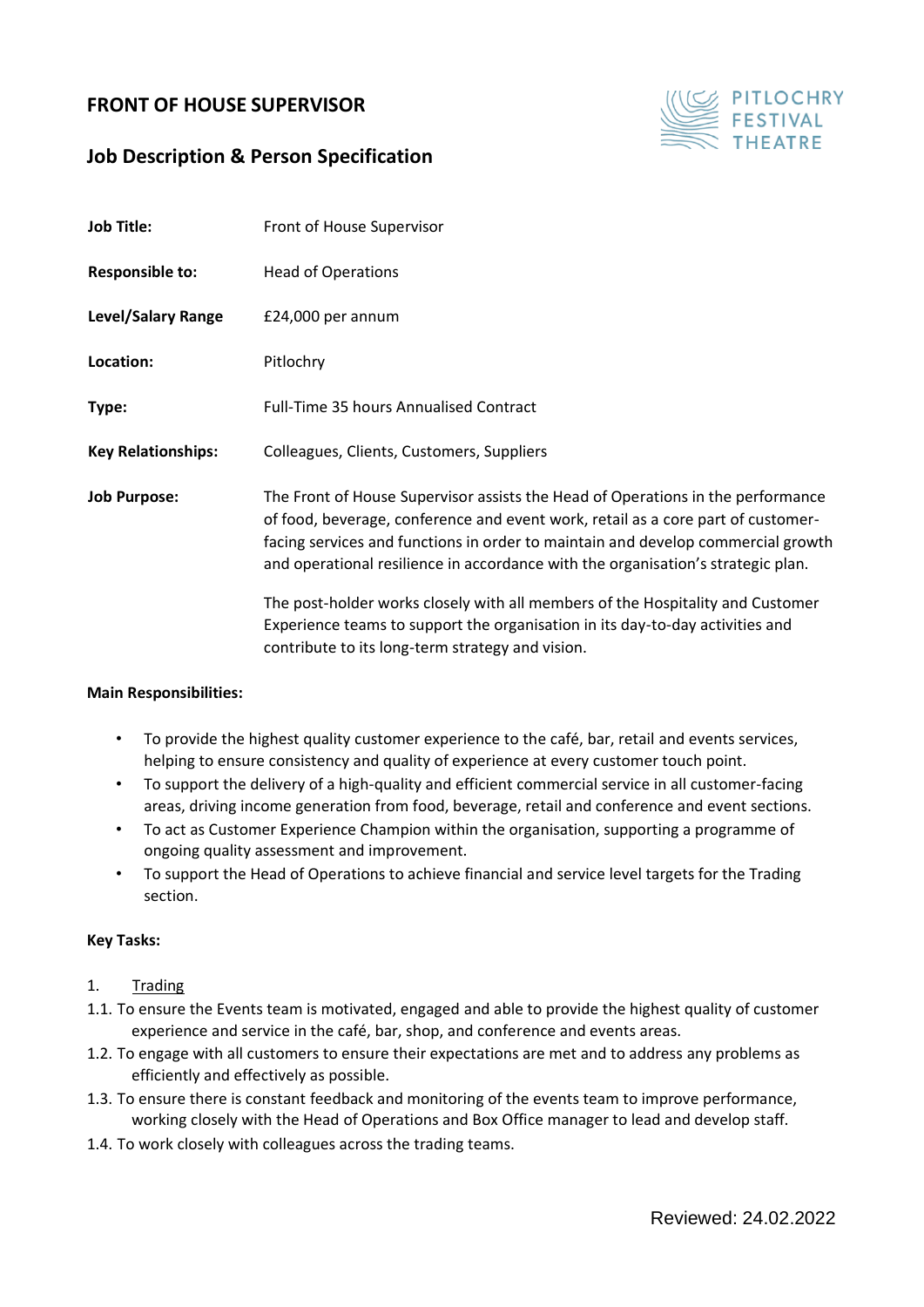- 1.5. To ensure that all events/performances are sufficiently staffed through effective rota management to provide customers with the best service.
- 1.6. To assist the Head of Operations and Box Office manager deal with customer feedback ensuring a swift resolution is reached.

## 2. Customer Experience

- 2.1. To support the Head of Operations in providing a high-quality customer experience within the café, bar, shop, and conference and events areas, working with colleagues throughout the organisation to support development and strategic planning against the objectives described within the organisation's strategic plan.
- 2.2. To support the development and implementation of appropriate trading policies, procedures and training to ensure staff provide a high-quality service.
- 2.3. To support the Head of Operations by developing and implementing systems for monitoring customer satisfaction and using information to influence new and existing policies and drive service improvements.

### 3. Duty Management

- 3.1. To support the delivery of a robust and clear duty management schedule within the organisation's facilities.
- 3.2. To actively support and participate in a programme of annual training for the organisation's duty management function.
- 3.3. To participate fully in the duty rota, delivering suitable building cover at all times.
- 3.4. To work flexibly with the Head of operations for café, bar, retail shop, and conference and events supervision.
- 3.5. To take an active role in the safety and security of the building, including locking-up areas of the building throughout the evening as they are finished with, and coordinating building security with staff working outwith hours.
- 3.6. To ensure the building is vacated and secured in line with current procedures.
- 3.7. To act as a key holder for out of hours emergencies.

#### 4. Environmental

- 4.1. To support the Executive Director, as Chief Executive of the organisation, and the nominated Green Champion in meeting organisational aims and ambitions for its environmental impacts.
- 4.2. To support the implementation of the organisation's Environmental Policy within the Trading department.

#### 5. Health & Safety

- 5.1. To support the Executive Director, as Chief Executive of the organisation, in their legislative duties under the Health and Safety at Work etc. Act 1974.
- 5.2. To support the active participation and engagement of the Customer Experience department with the organisation's Health & Safety Committee.
- 5.3. To attend training as required to update knowledge and skills, and to be able to comply with relevant statutory requirements to a high standard.
- 5.4. To comply with Health and Safety and other licensing legislation as directed and laid out in Pitlochry Festival Theatre's Health and Safety Policy.
- 5.5. To provide briefings to the events team ensuring they are made aware of and comply to current relevant Health and Safety legislation and Pitlochry Festival Theatre procedures and guidelines and are provided with adequate information in relation to the events, fire evacuation, first aid and other health and safety matters during opening hours.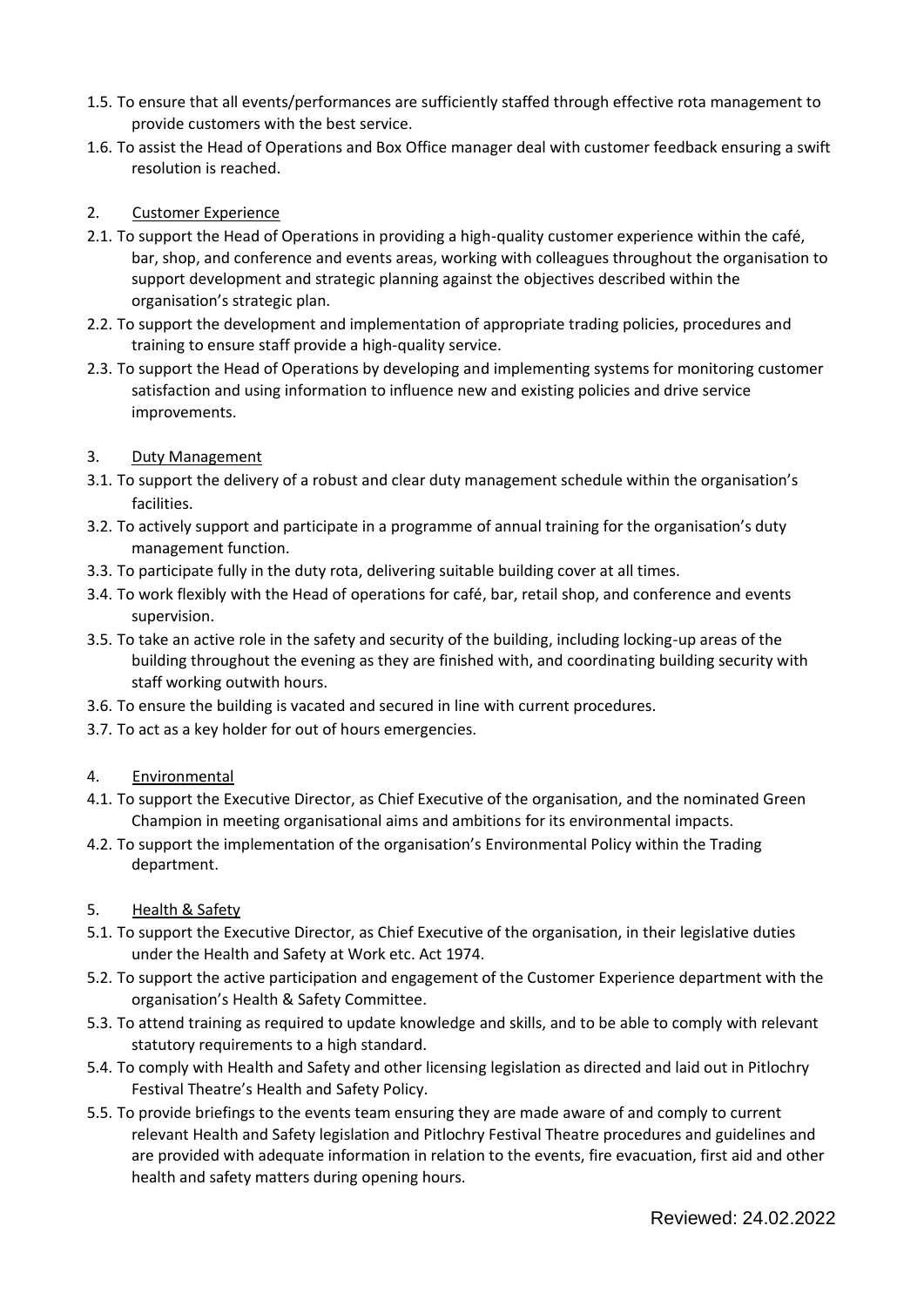## 6. Management

- 6.1. To provide strong and effective leadership and management of the events team, retail shop, trading facilities through supporting the Head of operations, Front of House & Box Office Manager. Helping them to identify and achieve defined annual objectives to deliver against the organisation's strategic plan.
- 6.2. To implement and lead a strong management structure with the trading department, appraising departmental managers against their agreed annual objectives in order to help deliver the organisation's strategic plan.
- 6.3. To support colleagues within the management team to plan, review, update, and deliver the organisation's strategic plan.
- 7. Other
- 7.1. Any other duties or projects required by the Head of Operations or Executive Director to ensure the general smooth and efficient operation of the buildings and organisation.

| <b>Essential</b>                                                                 | <b>Desirable</b>                                                                                                                                                                   |  |  |
|----------------------------------------------------------------------------------|------------------------------------------------------------------------------------------------------------------------------------------------------------------------------------|--|--|
| <b>Qualifications and knowledge:</b>                                             |                                                                                                                                                                                    |  |  |
| Educated to SCQF level 7 or equivalent work<br>experience                        | Health and safety qualification                                                                                                                                                    |  |  |
| Up to date knowledge on licensing and health and<br>safety legislation           | Personal Licence holder<br>First aid trained                                                                                                                                       |  |  |
| Relevant Food Hygiene certification                                              |                                                                                                                                                                                    |  |  |
| Skills, abilities and experience:                                                |                                                                                                                                                                                    |  |  |
| Passion for the arts and the vision of Pitlochry Festival<br>Theatre             | Knowledge of equality and diversity and being<br>aware of the need to make reasonable<br>adjustments to support colleagues and<br>audiences/visitors with additional support needs |  |  |
| Experience in a customer facing role in a similar<br>environment                 |                                                                                                                                                                                    |  |  |
| Interpersonal and communication skills:                                          |                                                                                                                                                                                    |  |  |
| Able to communicate effectively and confidently with<br>diverse groups of people |                                                                                                                                                                                    |  |  |

# **Person Specification**